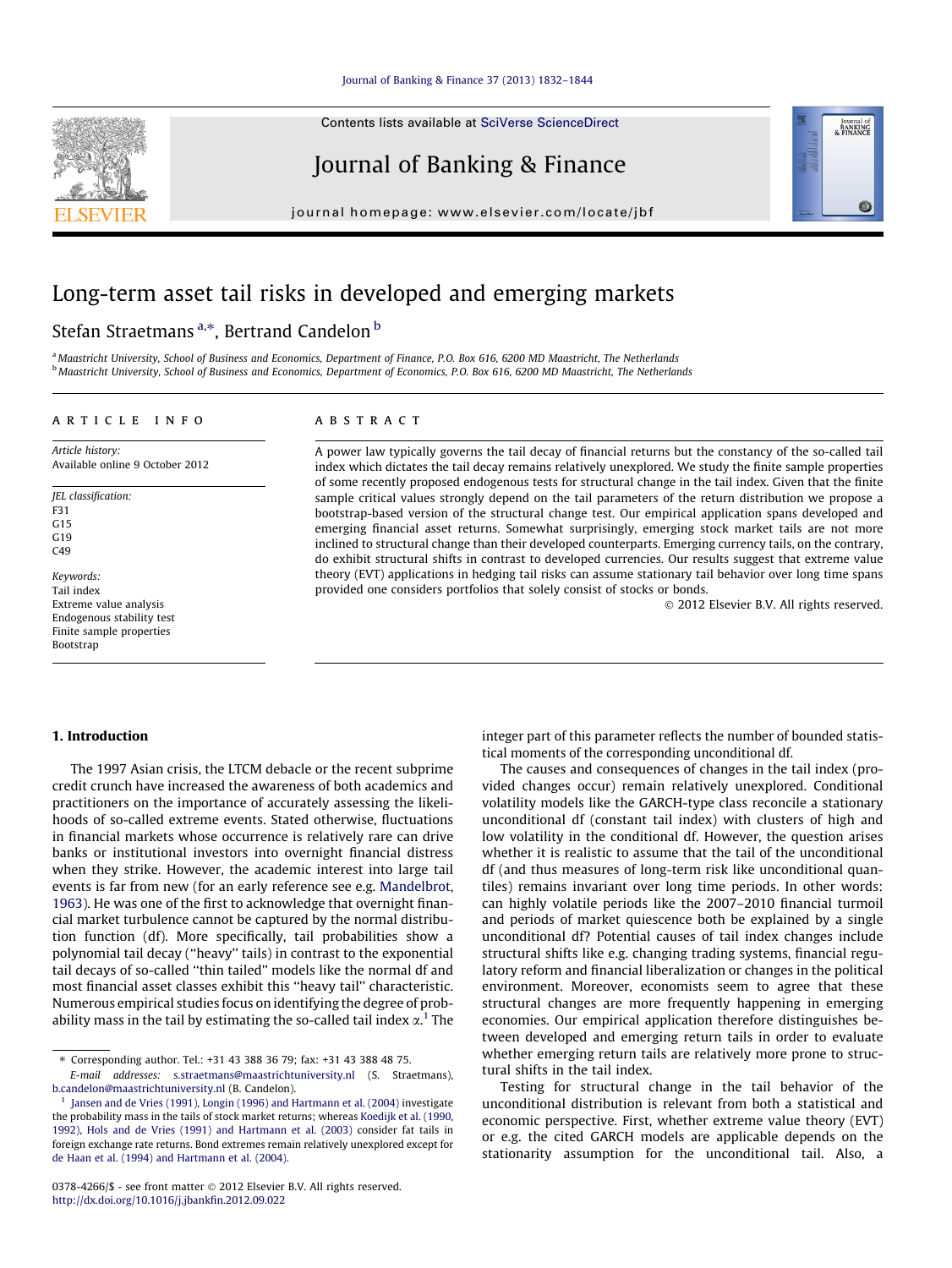non-constant tail index implies a violation of covariance stationarity which complicates standard statistical inference based on regression analysis. From an economic perspective, quantifying the correct level of the tail index is relevant for risk managers as it constitutes a necessary ingredient for calculating the unconditional Value-at-Risk (VaR) very far into the distributional tail, i.e. so-called ''tail risk''. Indeed, whereas regulatory instances require the financial industry to report and backtest 5% and 1% VaR, these events hardly represent extreme events that can trigger financial companies into overnight financial distress. Instead, evaluating downside risk much further into the tail represents useful additional information to e.g. traditional stress testing approaches. Other EVT applications in portfolio selection and risk management include safety first portfolio selection for pension funds [\(Jansen](#page--1-0) [et al., 2000\)](#page--1-0) or the assessment of trading limits for unhedged forex positions in commercial banks (see [Danielsson and de Vries, 1997\)](#page--1-0). If one incorrectly assesses the actual tail index value in these exercises due to e.g. the presence of structural breaks, unconditional VaR quantiles are most probably biased which erodes the effectiveness of financial risk management and the proper monitoring of overall financial stability (e.g. wrong allocation of risky investments in pension fund portfolios, wrong trading limits for forex traders within banks, etc.).

The scant empirical literature on the constancy issue mainly focuses on testing for a single known (i.e. exogenously selected) breakpoint in the tail index.<sup>2</sup> To the best of our knowledge, [Quintos](#page--1-0) [et al. \(2001\)](#page--1-0) constitutes the only stability study on detecting (single) breakpoints as well as corresponding break dates in the tail index.<sup>3</sup> Our study extends and refines the previous breakpoint analyses in several directions. First, we select the number of extreme returns to estimate the tail index by minimizing its Asymptotic Mean Squared Error (AMSE) instead of conditioning on a fixed fraction of the total sample. The former approach constitutes common practice in EVT whereas taking a fixed percentage of extremes leads to a degenerate asymptotic limiting df for the tail index estimator and accompanying stability tests. Second, our simulation study of the stability tests' finite sample properties is much more general than previous studies because we also use data generating processes (DGP's) that consider higher order tail behavior or empirical stylized facts like e.g. volatility clustering in returns. Last but not least, we apply stability tests to a large cross section of assets and asset classes whereas previous studies typically only focus on a limited number of assets within the same asset class. We also distinguish between developed market financial assets and emerging market financial assets in order to judge whether the latter are more prone to shifts in the tail behavior.

Anticipating our results, we find that size, (size-corrected) power and the ability to detect breaks in finite samples vary considerably with the assumed DGP. That is the reason why we propose to bootstrap the critical values in empirical applications for each data set separately. Moreover, the outcomes of our experiments on size-corrected power and the ability to detect breaks suggest that a ''recursive'' version of the stability test is to be preferred provided the sample is sufficiently large (at least 2000 observations). Upon applying a bootstrap-based version of this test to a large cross section of assets and asset classes, we mainly detect breaks in the tail behavior of emerging currencies.

The rest of the paper is organized as follows. Section 2 provides a refresher on the statistical theory of heavy tails and accompanying endogenous stability tests. Section [3](#page--1-0) contains an elaborate Monte Carlo investigation of the endogenous breakpoint tests' size, power and break date ability. Section [4](#page--1-0) provides an extensive empirical investigation on the tail stability of a variety of developed and emerging asset tails. Section [5](#page--1-0) contains concluding remarks.

#### 2. Testing structural change in tail behavior: theory

We provide a short digression on the theory and estimation of the tail index  $\alpha$  followed by a discussion of some temporal stability tests for this parameter. We start from the empirical stylized fact that sharp fluctuations in financial market prices exhibit fat tails, see e.g. [Mandelbrot \(1963\)](#page--1-0) for an early reference or the more recent monograph by [Embrechts et al. \(1997\)](#page--1-0). Without loss of generality, we express estimation and testing procedures in terms of the right tail, i.e. the survivor function  $P\{X \geq x\} := 1 - F(x)$ . Our empirical investigation focuses on sharp drops in the prices of risky securities. This requires taking the negative of a return series prior to applying the sketched framework. Under fairly general conditions, we can approximate the survivor function of heavy tailed (or ''regularly varying'') distributions by the second order Taylor expansion for large x:

$$
1 - F(x) = a x^{-\alpha} (1 + b x^{-\beta} + o(x^{-\beta})),
$$
\n(1)

with  $a > 0$ ,  $\alpha > 0$ ,  $b \in \Re$ ,  $\beta > 0$ , see e.g. [de Haan and Stadtmüller](#page--1-0) [\(1996\)](#page--1-0). The parameters  $\beta$  and b that govern the second order behavior in (1) reflect the deviation from pure Pareto behavior in the tail. Notice that if we talk about the ''second order parameter'' of a fat tailed or regularly varying process later on in the paper, we always refer to the ratio  $\rho = -\beta/\alpha$ . The case  $\beta = \rho = 0$  corresponds to the expansion  $P\{X \geq x\} \approx ax^{-\alpha}[1 + b\ln x]$ . The tail specializes to an exact Pareto when  $b = 0$ .

The regular variation property implies that the (appropriately scaled) upper extremal returns lie in the maximum domain of attraction of the Type-II extreme value ("Frechet") distribution. The tail index  $\alpha$  reflects the speed at which the tail probability in (1) decays if  $x$  is increased. A lower tail index implies a slower probability decay and higher probability mass in the tail of X, ceteris paribus the level of x. The regular variation property, inter alia, implies that distributional moments  $E(X<sup>r</sup>)$  with  $r > \alpha$ , are unbounded, signifying ''fat tails''. Regularly varying probability distributions include the Student-t, symmetric stable, Burr, and Frechet df as well as the GARCH class of conditional volatility models.<sup>4</sup> As for the tail of the standard normal distribution, a popular tail approximation expresses the survivor function  $1 - \Phi(\cdot)$  in terms of the density  $\phi(x)$ :

$$
1 - \Phi(x) \approx \frac{\phi(x)}{x}, \quad x \quad large = (2\pi x)^{-1} \exp\left(-\frac{1}{2}x^2\right),
$$

which clearly describes an exponentially declining tail, see [Feller](#page--1-0) [\(1971a, p. 175\)](#page--1-0). We classify distributions with this type of tail decay as "thin tailed" because the tail probability  $1 - \Phi(x)$  declines much

<sup>&</sup>lt;sup>2</sup> The breakpoint literature includes [Koedijk et al. \(1990, 1992\), Jansen and de Vries](#page--1-0) [\(1991\), Pagan and Schwert \(1990\) and Straetmans et al. \(2008\).](#page--1-0) One can distinguish tests for structural change in the tail index from cross sectional equality tests (see e.g. [Koedijk et al., 1990](#page--1-0), on exchange rates or [Jondeau and Rockinger, 2003](#page--1-0), on stock markets) or asymmetry tests between left and right tails of the same series (see e.g.

<sup>3</sup> [Werner and Upper \(2002\), Galbraith and Zernov \(2004\) and Candelon and](#page--1-0) [Straetmans \(2006\)](#page--1-0) already apply the [Quintos et al. \(2001\)](#page--1-0) methodology to test for tail stability in bund Future returns, US stock market returns and Asian currency returns, respectively. However, they all use the [Quintos et al. \(2001\)](#page--1-0) asymptotic critical values. We argue in this paper that these critical values do not take into account the bias in the Hill estimator for the tail index and lead to overrejection of the null hypothesis of tail index constancy.

 $^4\,$  [Hall \(1982\)](#page--1-0) imposes the more stringent condition  $\alpha$  =  $\beta$  on the tail expansion. This covers certain distributions like the stable laws and the type II extreme value distribution (Frechet); but it does not apply to e.g. the Student-t or the Burr df. For the Student-t df the tail expansion (1) holds, though, with  $\alpha$  equal to the degrees of freedom parameter and  $\beta$  = 2. As for the Burr df, the 2nd order parameter can be freely chosen. The value of  $\beta$  is unknown for the GARCH class.